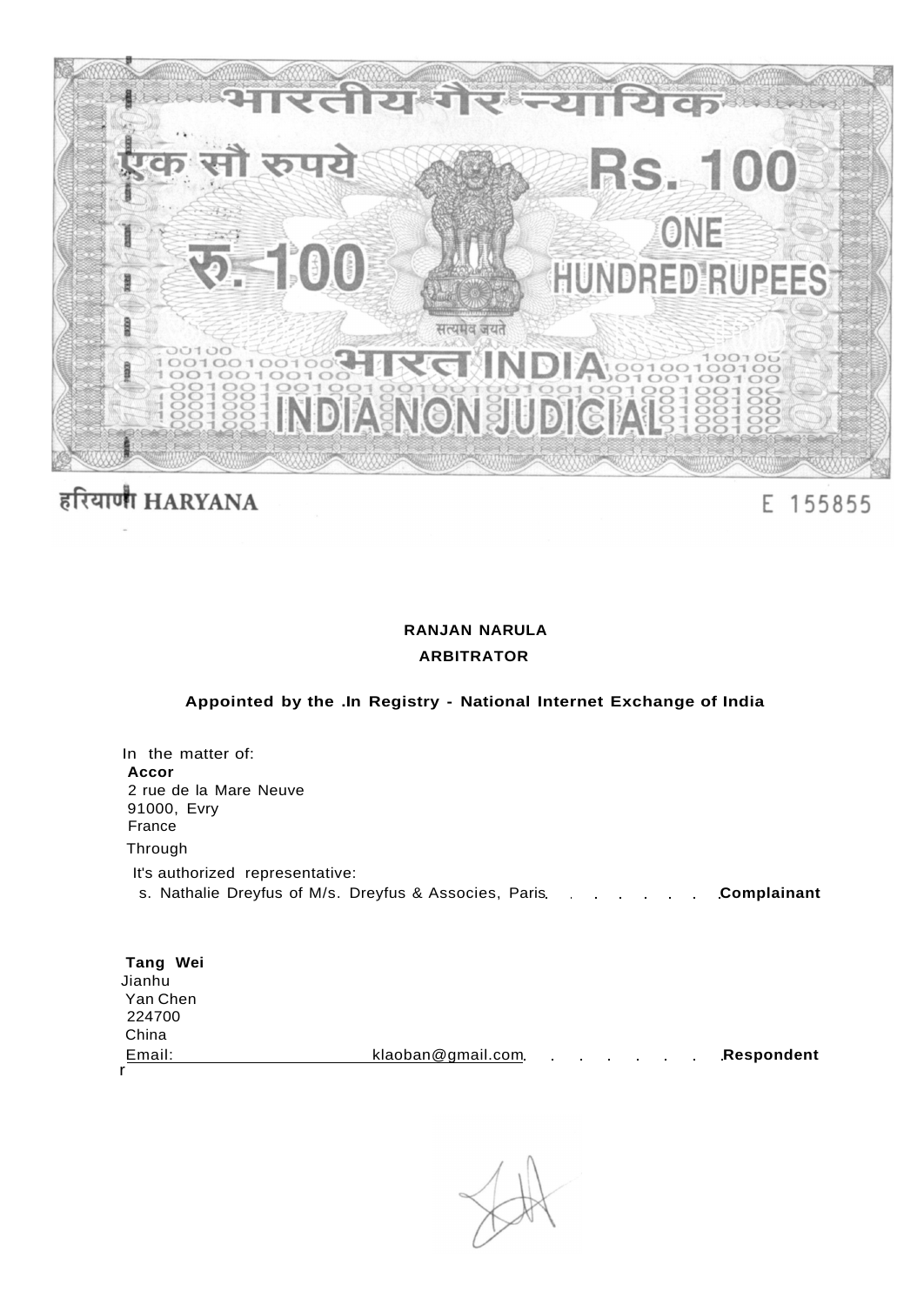#### **1) The Parties:**

The Complainant is Accor, 2 rue de la Mare Neuve, 91000, Evry, France. The Complainant is represented by its authorized representative Ms. Nathalie Dreyfus of M/s. Dreyfus & Associes who has submitted this complaint on 23 December 2009. The Respondent is Tang Wei, Jianhu, Yan Chen, 224700, China.

#### **2) The Domain Name, Registrar & Registrant:**

The disputed domain name is [www.accor.co.in.](http://www.accor.co.in) The Registrar is PlanA Corp (R70- AFIN). The registrant is Tang Wei (Respondent).

#### **3) Procedural History:**

The Complainant filed this complaint with the .IN Registry and .IN Registry appointed "Ranjan Narula" ("The Arbitrator") as Sole Arbitrator under clause 5 of its policy. The Arbitrator submitted his statement of acceptance and declaration of impartiality and independence on 21<sup>st</sup> January 2010. The complaint was produced before the Arbitrator on 21" January 2010. The notice was issued to the Respondent on 28" January 2010 at his email address with a deadline of 10 days to submit his reply to the arbitration but no response was filed by the Respondent. Again on  $8<sup>th</sup>$  February 2010, a second notice was sent to Respondent as a final opportunity to submit his reply within seven days, and not later than 15" February 2010. However, no response was filed by the Respondent. Therefore, the complaint is being decided based on the facts and documents on record.

### **4) Summary of the Complaint's contentions:**

i. The Complainant is the European leader and one of the world's largest business organizations in travel, tourism and corporate services. Complainant owns about 4000 hotels in 100 countries worldwide. Under the trade name/mark ACCOR, the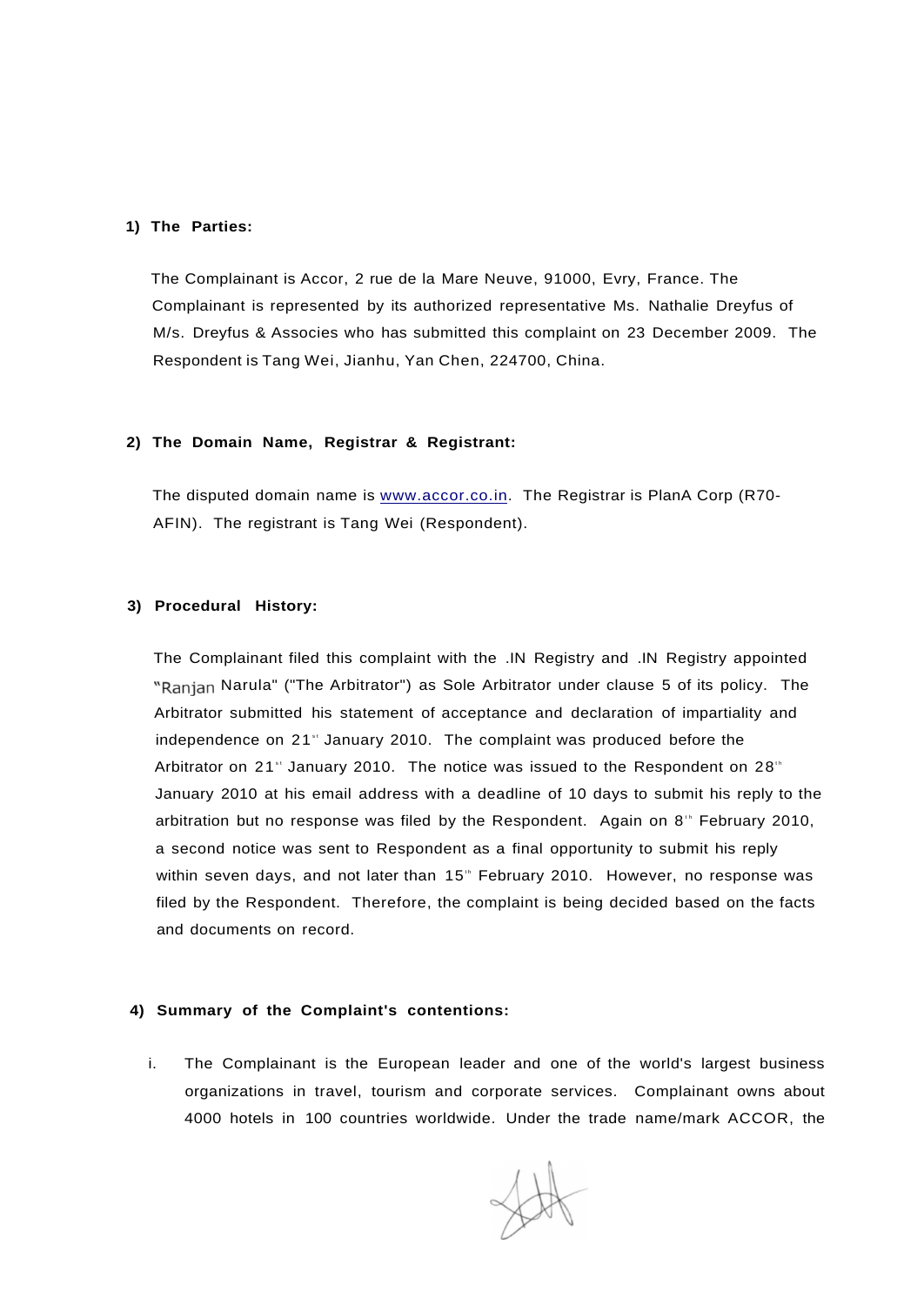Complainant offers hotels services tailored to each customer's needs starting from the most luxurious hotels to the most economic lodging solution.

In addition, one of the two businesses of the Accor group is ACCOR SERVICES whereby more than 32 million users can witness everyday of their position as world leader in the market for prepaid services. In 2008, the consolidated sales of the Complainant represented 7,739 million Euros.

The Complainant owns and operates several hotels under the name 'ACCOR', which is a well-known trademark and is protected worldwide in particular for hotels and restaurants. The Complainant owns numerous trademarks related to the abovementioned brand all across the world, especially in the field of hotels and restaurants. The Complainant owns the following International Trademarks for 'ACCOR'-

| Trademark    | <b>Registration No.</b> | <b>Filing Date</b> | <b>Class</b>             |  |  |
|--------------|-------------------------|--------------------|--------------------------|--|--|
| ACCOR        | 687060                  | 19 Jan 1998        | 16, 36, 39, 41 and 42    |  |  |
| <b>ACCOR</b> | 727696                  | 28 Dec 1999        | 16, 39 and 42            |  |  |
| <b>ACCOR</b> | 953507                  | 16 Aug 2007        | 9, 16, 35, 36, 41 and 43 |  |  |

The Complainant owns the following domain names and communicates on the Internet via these websites in order to allow Internet users to find and book quickly and easily a hotel room or to benefit from other services. The Complainant's domain names also reflect their trademarks:

| Domain Names        | <b>Filing Date</b> | <b>Registration Date</b> |
|---------------------|--------------------|--------------------------|
| www.accorhotels.com | 30 Apr 1998        | 2 Apr 2007               |
| www.accor.com       | 23 Feb 1998        | 15 May 2007              |
| www.accor.in        | 22 Feb 2005        | 22 Feb 2005              |

The Complainant had sent a cease-and-desist letter (via email and registered post) to the Respondent on 5<sup>th</sup> May 2009 asking them to transfer the disputed domain name. The letter sent by registered post was returned (undelivered) as the address provided in the Whois database was insufficient.

On  $9<sup>th</sup>$  May 2009, the Complainant however received a reply to his email indicating that the Respondent had registered the domain name to develop business in India but was willing to sell the same for 12,000 Euros. On 13<sup>th</sup> May 2009 the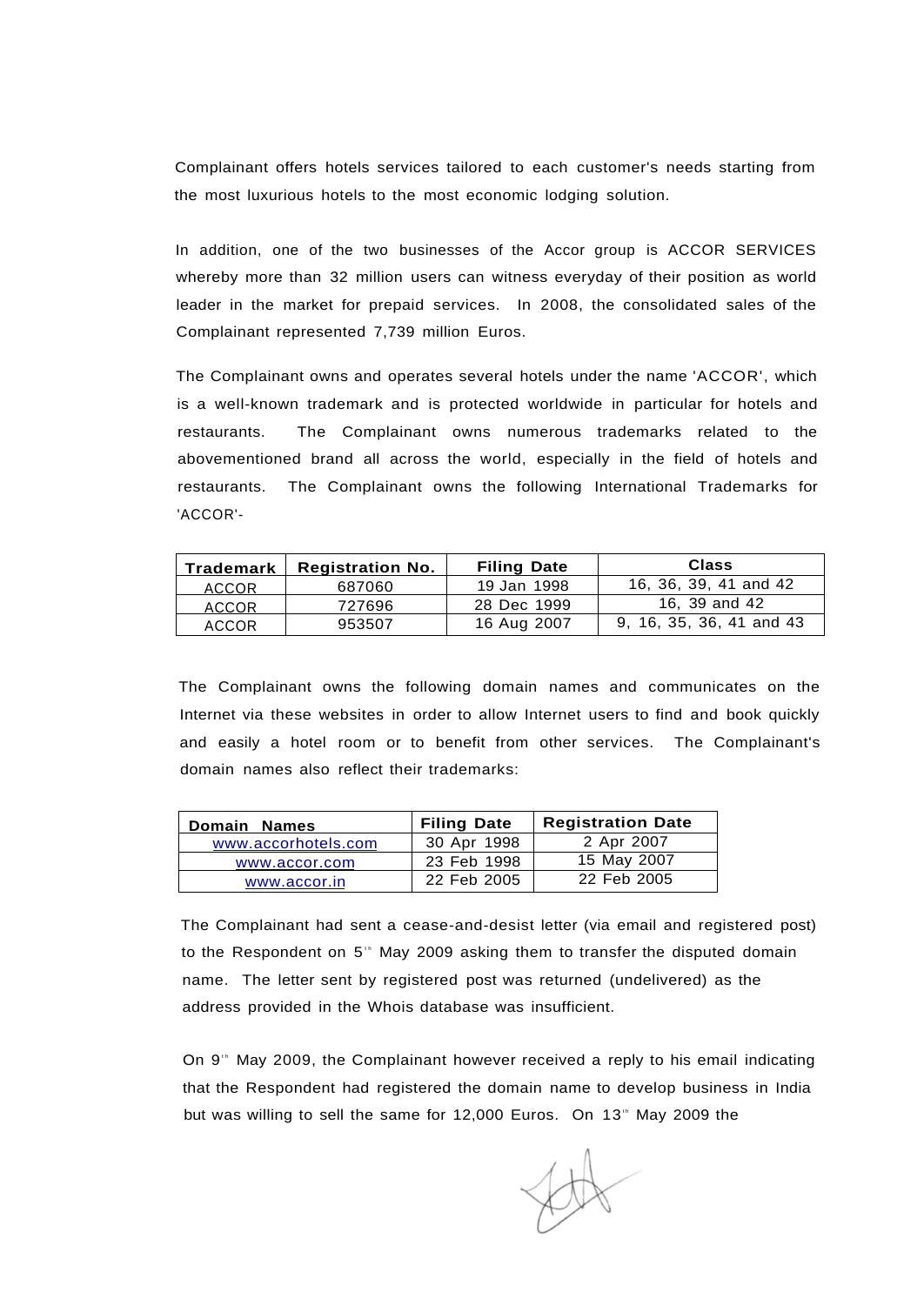Complainant had sent a reply to the Respondent clarifying its position and explaining that the use of their domain name incorporating the mark ACCOR would be a counterfeiting act and an infringement to the Trademarks Act.

- vii. As there was no reply from the Respondent, the Complainant sent a reminder email on 20<sup>th</sup> May 2009 to which the Respondent forwarded the same email he had sent on 9<sup>th</sup> May 2009 that he was willing to sell the domain name for 12,000 Euros. As the domain name was due to expire in August 2009, the Complainant decided to wait and see if it was being renewed. On 10<sup>th</sup> September, the Complainant received an email from the Respondent stating that he needed money and was willing to sell the domain name for USD 4500.
- viii. As no amicable settlement could be arrived at, the Complainant decided to file a UDRP complain in order to obtain transfer of the disputed domain name.

#### **5) Summary of submissions by both parties:**

#### A. Complainant

The Complainant has, inter alia, made the following submissions:

- 1. The Respondent's Domain name [www.accor.co.in](http://www.accor.co.in) is identical to their wellknown and registered trade mark/ name ACCOR.
- 2. In choosing the Domain Name, the Respondent may have deliberately targeted the Complainant's mark in order to attract internet traffic to his website.
- 3. The Respondent has no rights or legitimate interests in respect of the impugned domain name; the Complainant has not authorized the Respondent to use/ register its trademark 'ACCOR', or register any domain name incorporating the said mark.
- 4. The Respondent does not have prior rights/ interests in the Domain Name, and is not known under this name.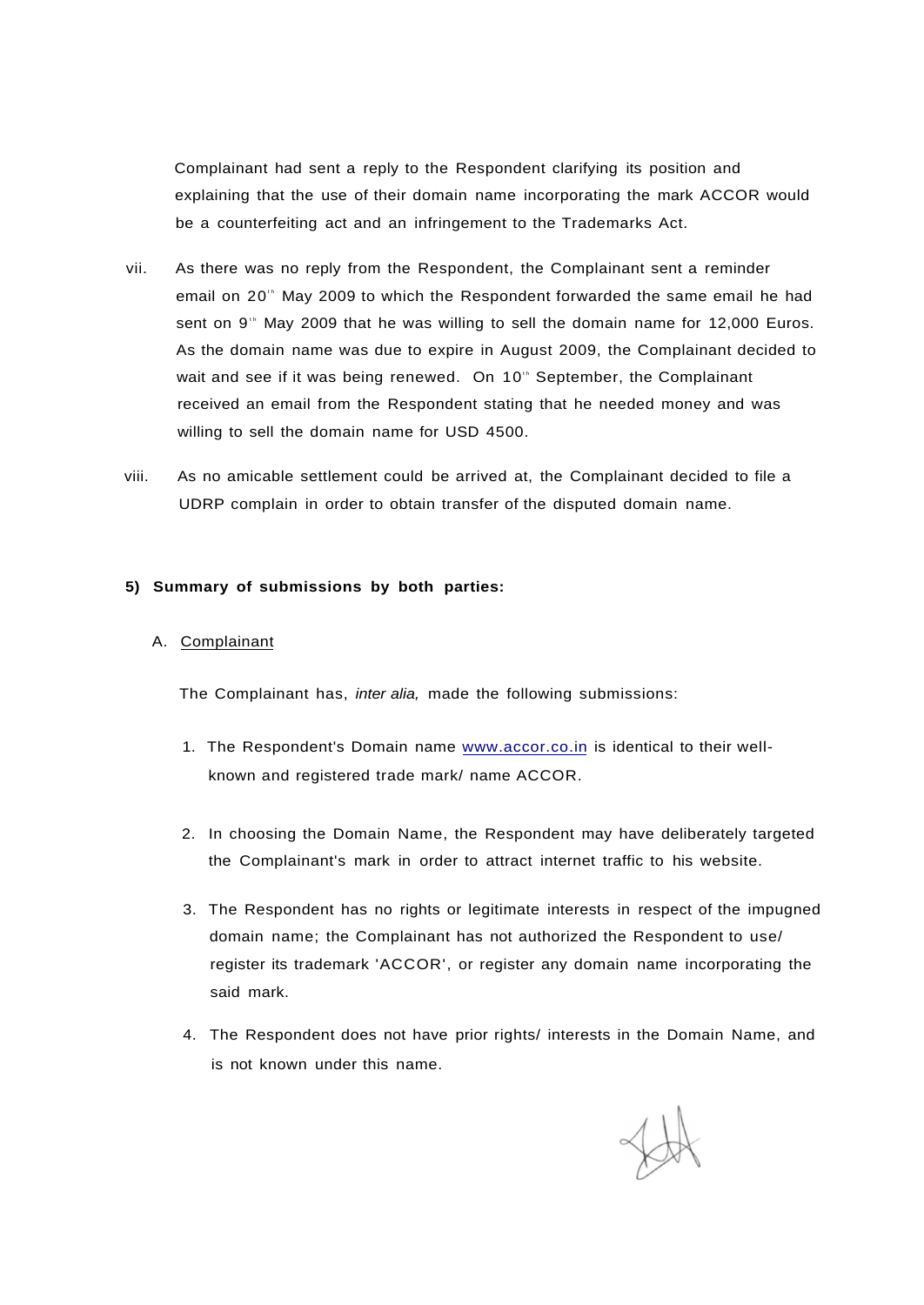- 5. The Respondent is using the Domain Name to redirect internet users to a parked page which displays sponsored links in the field of hotels. Thus, there is no bona fide offering of goods/ services by the Respondent under the Domain Name.
- 6. The Respondent has failed to offer any reason or justification for adopting the Domain Name.
- 7. The Respondent has registered the Domain Name in bad faith. The Respondent was aware of the Complainant's rights in the mark ACCOR; especially considering that the Complainant has about 84 hotels in the Respondent's country of residence.
- 8. The Respondent's bad faith is also indicated by his intent to earn click-through commissions from internet users who are redirected to his website.
- 9. The Respondent also demanded an unreasonable price (of €12,000) for transferring the Domain Name to the Complainant.

#### B. Respondent

- 1. The Respondent has not filed any response or submissions to the complaint despite being given adequate notification and several opportunities by the Arbitrator.
- 2. The Respondent has only replied to the Complainant's Cease & Desist notices vide emails (dated 9<sup>th</sup> and 20<sup>th</sup> May 2009). In his response, the Respondent has not offered any reason or justification for adopting the Domain Name. Moreover, the Respondent has demanded monetary compensation from the Complainant in lieu of transfer of the Domain Name.
- 3. The Respondent has responded to the Complainant's claims of trademark infringement by stating that he is the first to register the Domain Name in India.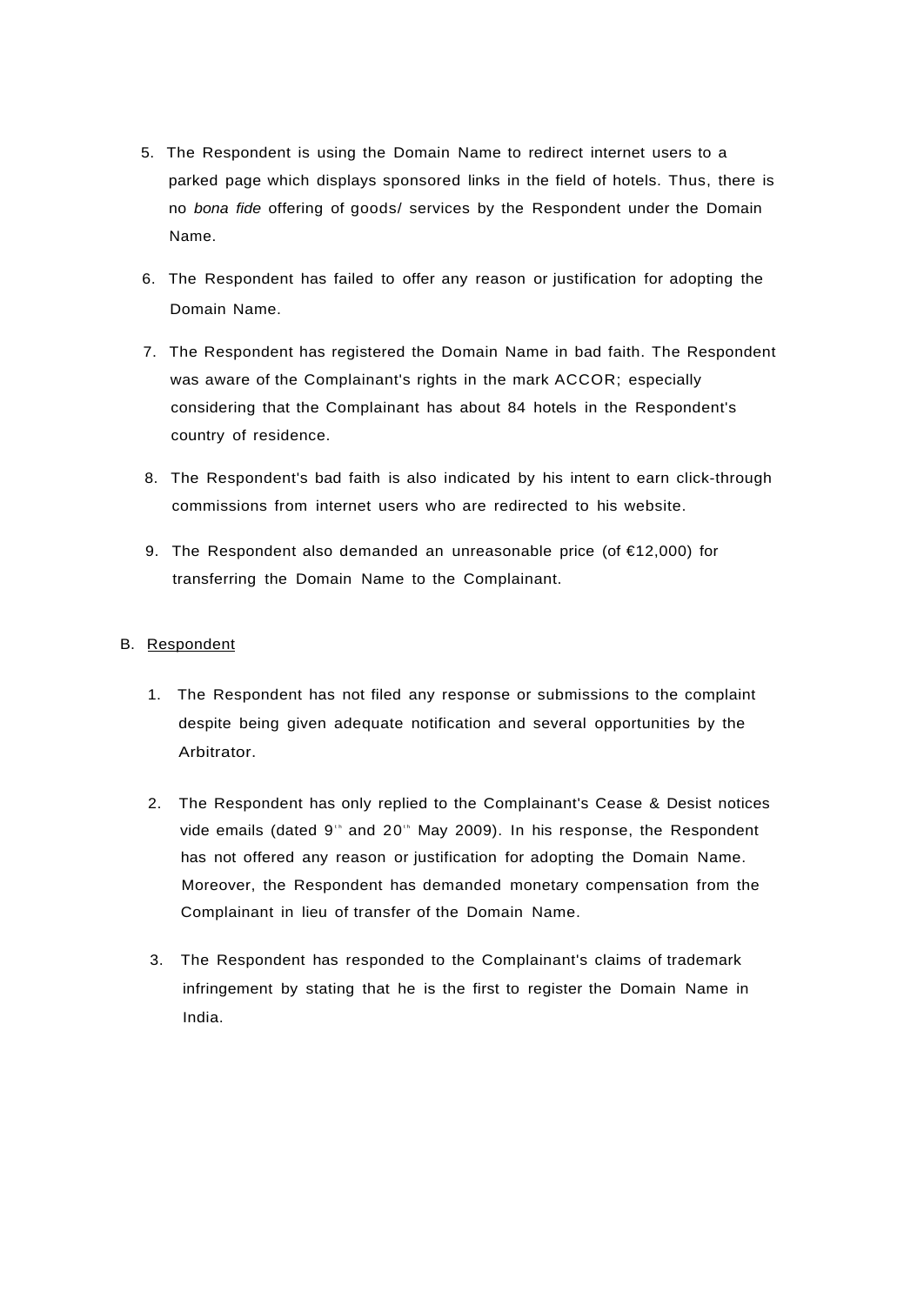In a subsequent response to the Complainant's email, the Respondent has stated that he needs money, and demanded US\$ 4,500 from the Complainant for sale of the Domain Name.

#### **6) Discussions and Findings:**

As previously indicated; the Respondent failed to file any reply to the Complaint and has not sought to answer the Complainant's assertions, evidence or contentions in any manner. The Arbitrator finds that the Respondent has been given a fair opportunity to present his case, and will therefore proceed to a decision on the Complaint. Paragraph 12(a) of the Rules provide that the Arbitrator shall decide the Complaint on the basis of the statements and documents submitted in accordance with the Arbitration and Conciliation Act, 1996, Dispute Resolution Policy, and any law that the Arbitrator deems fit to be applicable. In accordance with paragraph 12 of the Rules, the Arbitrator may draw such inferences as are appropriate from the Respondent's failure to reply to the Complainant's assertions and evidence, or to otherwise contest the Complaint. In the circumstances, the Arbitrator's decision is based upon the Complainant's assertions and evidence and inferences drawn from the Respondent's failure to reply.

Having perused the submissions and documentary evidence placed on record, the Arbitrator is inclined to agree that the Complainant has established better and prior rights in the mark/ name ACCOR. Further, the Arbitrator is of the view that the Complainant has satisfied all three conditions outlined in paragraph 4 of the Policy, viz.-

- A. The Domain Name is identical or confusingly similar to the trade mark/ name ACCOR in which the Complainant has rights;
- B. The Registrant has no rights or legitimate interests in respect of the domain name; and
- C. The Registrant's Domain Name has been registered or is being used in bad faith.

State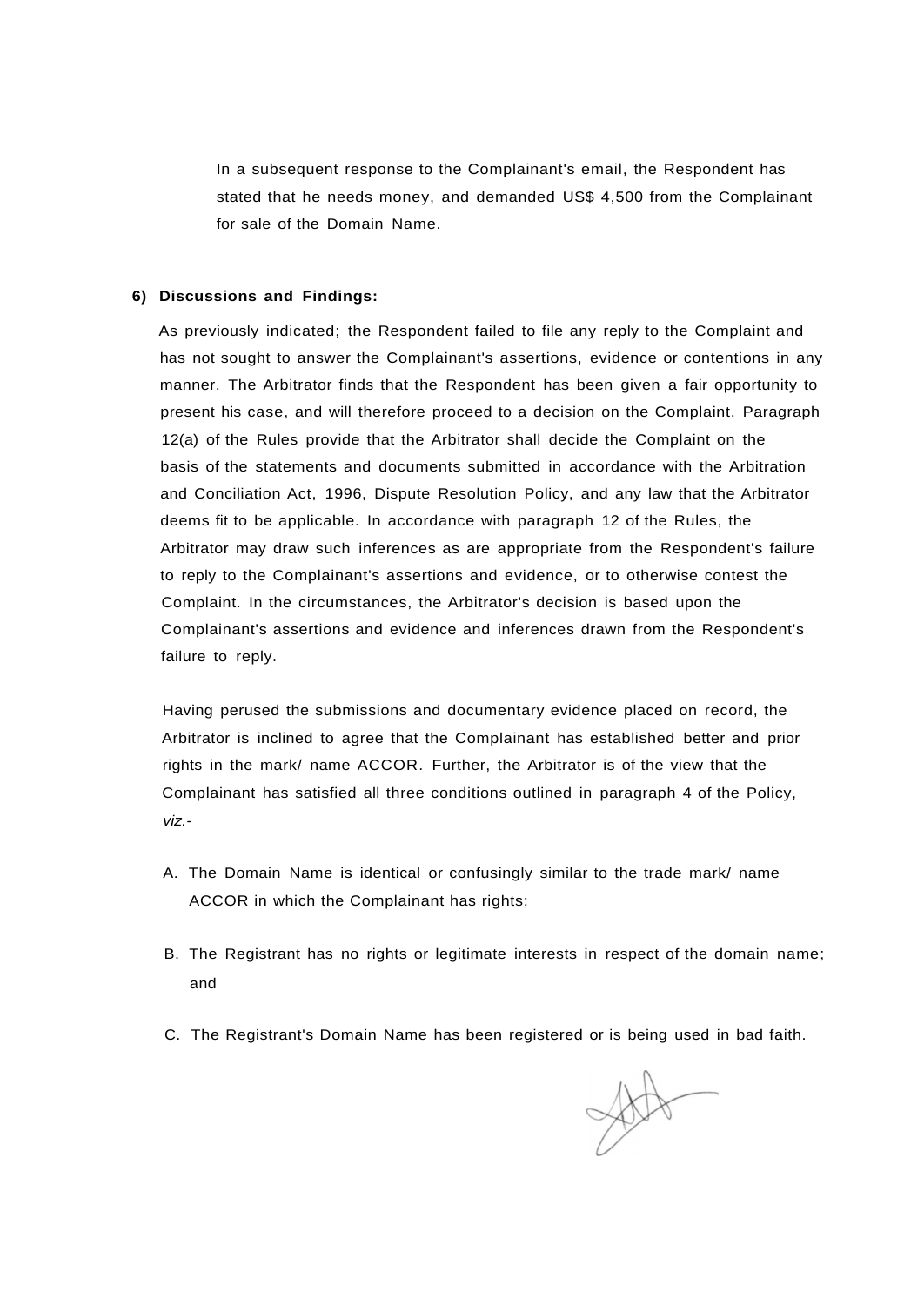The Arbitrator holds this view for the reasons discussed in the paragraphs below:

## **The Domain Name is identical or confusingly similar to the trade mark/ name ACCOR in which the Complainant has rights**

The Complainant is prior to the Respondent in their adoption and use of the trade mark/ name ACCOR. The Complainant owns a worldwide chain of hotels and offers services under the trade mark/ name ACCOR. Further, the Complainant owns registrations for the aforesaid mark in several countries across the world. A perusal of the documents filed show that the earliest of these registrations date back to the year 1998. It is pertinent to note that the Complainant has also registered other domains incorporating the mark/ name ACCOR. Even in India, the Complainant and its affiliate companies under the 'ACCOR' group own and run hotels under the mark/ name ACCOR (as shown on their website [www.accorhotels.com\)](http://www.accorhotels.com). Additionally, the Complainant's domain [www.accor.in](http://www.accor.in) was registered with the .IN Registry on 22 February 2005. Thus, the Complaint has successfully demonstrated their rights in the mark/ name ACCOR. On the other hand, the documents/evidence on record indicate that the Respondent adopted the domain not earlier than 30 August 2008, which is much subsequent to the Complainant's adoption and use of the trade mark 'ACCOR'. This is sufficient to establish that the Domain Name is identical or confusingly similar to the Complainant's mark ACCOR and the Complainant has better rights in the domain name.

## **The Registrant has no rights or legitimate interests in respect of the domain name**

According to the Policy, following circumstances, in particular but without limitation to, shall demonstrate the Registrant's rights to or legitimate interests in the domain name for the purposes of Paragraph 5 (ii):

(1) "before any notice to the Registrant of the dispute, the Registrant's use of, or demonstrable preparations to use, the domain name or a name corresponding to the domain name in connection with a bona fide offering of goods or services;"

In this case, the Respondent has registered the disputed domain name on 30 August 2008, which is much subsequent to the Complainant's adoption and use of

tox

7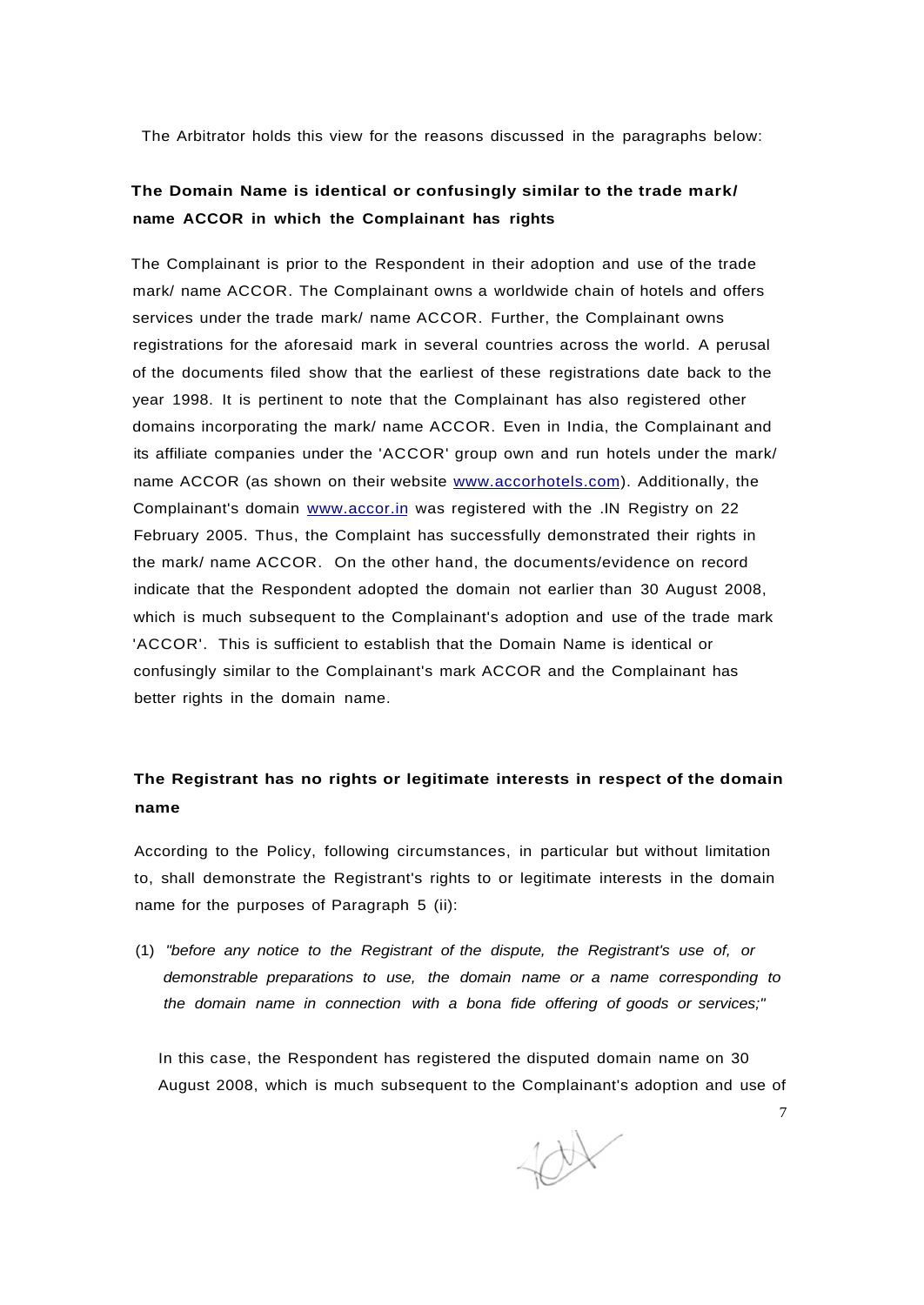the mark ACCOR in respect of hotels and prepaid services. There is no evidence to suggest that the Complainant had authorized or licensed the Respondent's registration or use of the Domain Name. The Arbitrator finds that the Respondent has also not offered any plausible reason or justification for registering or using the Domain Name.

Further, the Respondent's Domain Name resolves to a parked page which contains sponsored links to third party hotels which provide services that are directly competing with the Complainant's. The Arbitrator finds that such use cannot be termed as a 'bona fide offering of goods or services'.

(2) "the Registrant (as an individual, business or other organization) has been commonly known by the domain name, even if the Registrant has acquired no trademark or service mark rights"

The Respondent's name is Tang Wei. There is no evidence to suggest that the Respondent, at any point in time, has been commonly known by the name 'ACCOR'. ACCOR is the name and mark of the Complainant.

(3) "The Registrant is making a legitimate non-commercial or fair use of the domain name, without intent for commercial gain to misleadingly divert consumers or to tarnish the trademark or service mark at issue."

As mentioned above, the Respondent's Domain Name currently resolves to a parked page which has been monetized with click-through links. Such use supports the Complainant's position that the Respondent is not making 'a legitimate non-commercial or fair use' of the Domain Name. The evidence adduced by the Complainant supports the claim that the Respondent has adopted the Domain Name with intent for commercial gain, and to divert internet users to their website.

Based on the Respondent's default and the evidence adduced by the Complainant, the Arbitrator finds that the Respondent has not satisfied any of the conditions laid down by the Policy to establish their rights or legitimate interests in the Domain Name.

 $\mathcal{S}$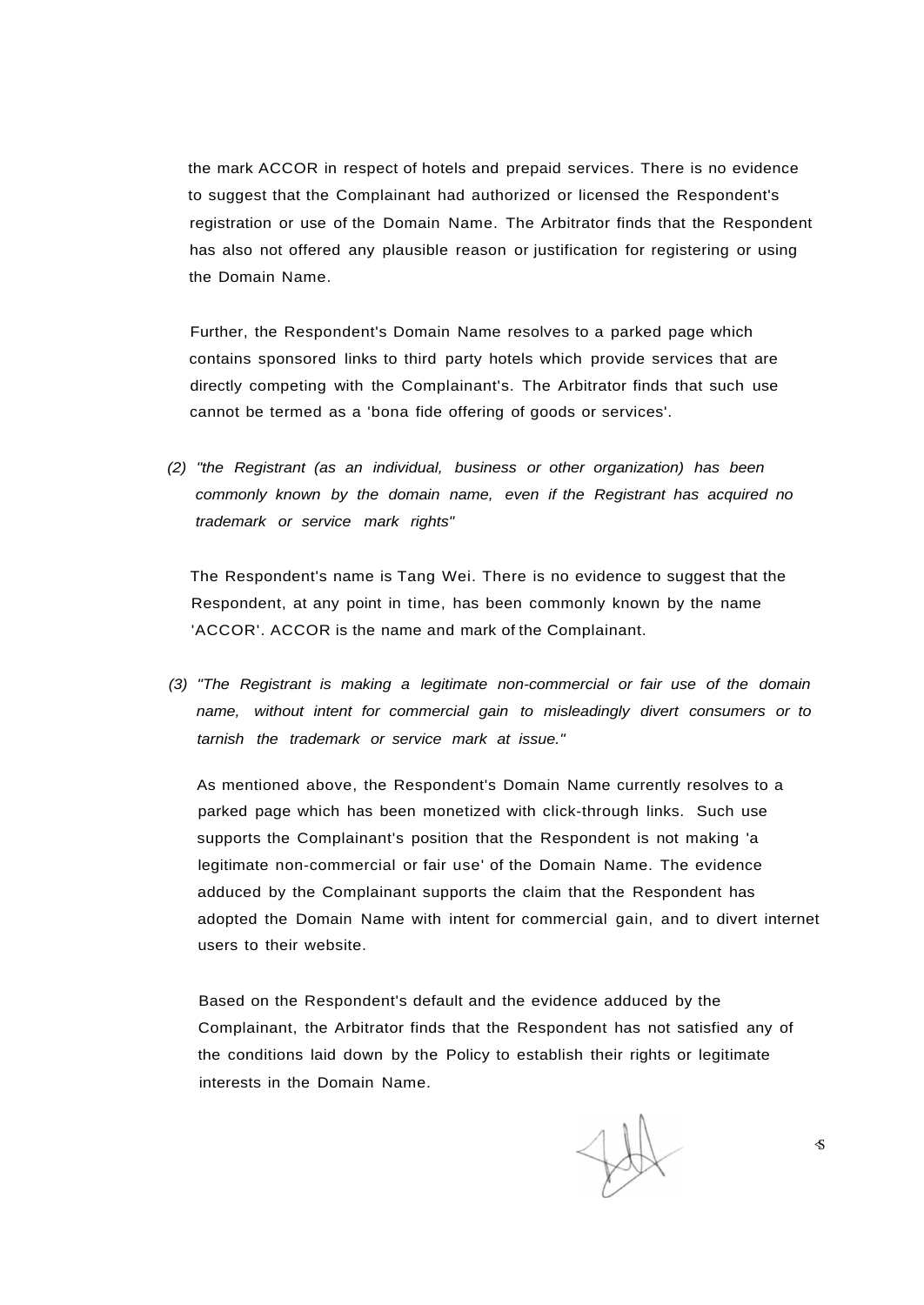## **C. The Registrant's Domain Name has been registered or is being used in bad faith.**

As per the Policy, the following circumstances, in particular but without limitation, shall be evidence of the registration and use of a domain name in bad faith:

(i) "Circumstances indicating that the Registrant has registered or acquired the domain name primarily for the purpose of selling, renting, or otherwise transferring the domain name registration to the Complainant, who bears the name or is the owner of the trademark or service mark, or to a competitor of that Complainant, for valuable consideration in excess of the Registrant's documented out-of-pocket costs directly related to the domain name";

As mentioned earlier, the Respondent has failed to demonstrate any rights or legitimate interests in the Domain Name. Moreover, the Respondent has demanded excessive monetary compensation from the Complainant for transfer of the Domain Name. In this regard, the Respondent's first demand was for €12,000. Failing this, the Respondent demanded US\$ 4,500 from the Complainant. From the aforesaid circumstances, the Arbitrator finds that the Respondent has registered the Domain Name primarily for selling the Domain Name to the Complainant, who is the actual owner of the mark ACCOR.

(ii) "By using the domain name, the Registrant has intentionally attempted to attract Internet users to the Registrant's website or other on-line location, by creating a likelihood of confusion with the Complainant's name or mark as to the source, sponsorship, affiliation, or endorsement of the Registrant's website or location or of a product or service on the Registrant's website or location."

As mentioned earlier, the Respondent's Domain Name currently resolves to a parked webpage which is monetized by click-through revenue. By use of the Complainant's mark ACCOR, it appears that the Respondent has deliberately tried to attract internet users to his website. Thus, the Arbitrator finds that there is a likelihood that Internet users will be confused as to the source, sponsorship, affiliation, or endorsement of the Respondent's website and the services advertised on it.